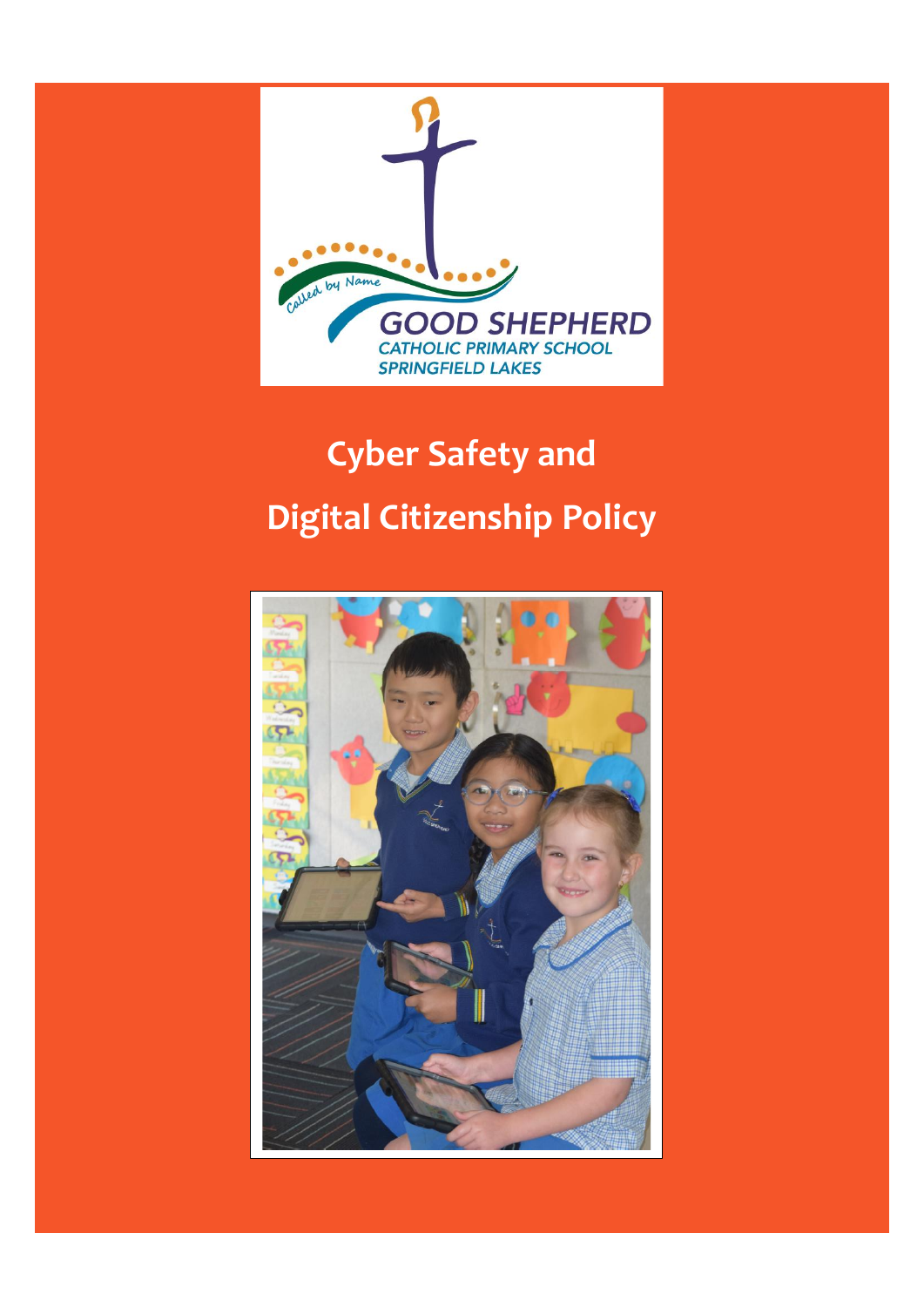

## **Good Shepherd Cyber Safety and Digital Citizenship Policy**

## **When does this policy apply?**

Good Shepherd Cyber Safety and Digital Citizenship Policy is designed to explain to our school community the school's policy requirements and expectations relating to students using school digital devices at school and at home.

## **Who does this policy apply to?**

This policy applies to all students at Good Shepherd Catholic Primary School.

## **Definition of a digital device**

Digital device means an electronic device that can create, generate, send, share, communicate, receive, store, display, or process information, and such electronic devices shall include, but not limited to, desktops, laptops, tablets, peripherals, servers, mobile telephones, smart phones and any similar storage device which currently exists as technology develops or such comparable items as technology develops.

## **Cyber Safety and Digital Citizenship Policy**

Good Shepherd Catholic Primary School, Springfield Lakes Statement of *Belief for Student Protection* and the *Child and Youth Risk Management Strategy* nurtures culture for all children and young people at our Catholic school, states that we are committed to ensuring that our students are safe and protected from harm.

Appropriate and responsive interventions by Good Shepherd Catholic Primary School, Springfield Lakes hopes to foster resilience in students who may be at risk, by protecting them from harm and supporting their healing.

An ethical focus is embedded in the Catholic school culture, in order to uphold the dignity of each person who are *"made in the image and likeness of God"* (Genesis 1:26-27). Good Shepherd strives for the success of each student in their learning. As staff and employees of Brisbane Catholic Education, we are obliged as a Catholic school, to establish and continually improve the culture of child safety at all levels. Preventing child abuse and responding appropriately to allegations and concerns, needs to be embedded within the school community. Student Protection is everyone's concern.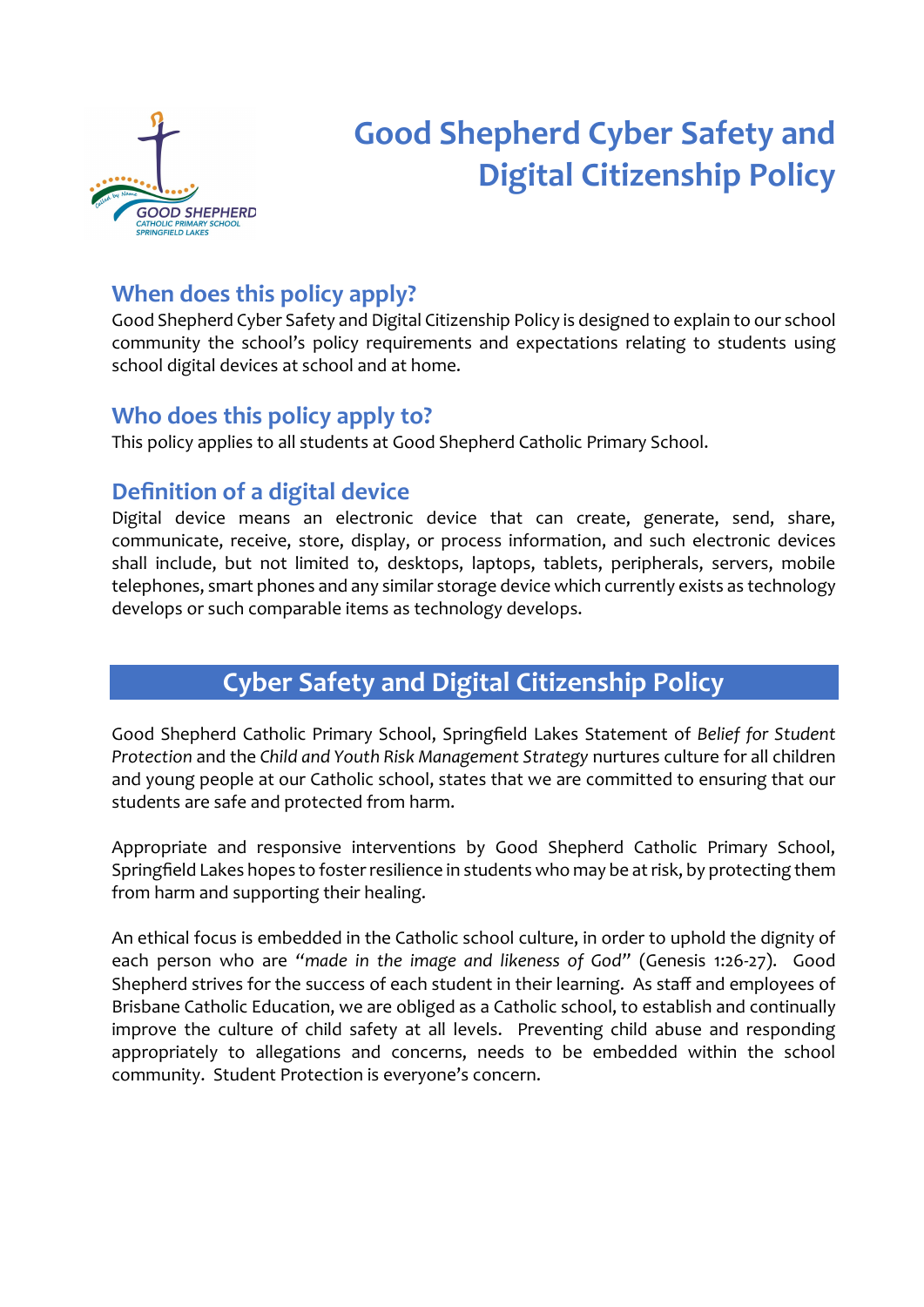Every person involved as part of the Good Shepherd Community has a responsibility to understand the important and specific role, he/she plays individually and collectively to ensure that the wellbeing and safety of all children and young people, is at the forefront of decisions made by the community. Therefore, Good Shepherd has in place, policies, procedures, processes and practices ensuring child safety is key within its culture and that these represent best practice (Brisbane Catholic Education and Good Shepherd Catholic Primary School).

At Good Shepherd Catholic Primary School, we are committed to ensuring the safety and wellbeing of our students, staff and volunteers. As part of this commitment, policies and procedures have been implemented according to Brisbane Catholic Education and the Queensland Government, in order to protect students and young people under the age of 18 from child abuse and neglect, including Indigenous, culturally and linguistically diverse backgrounds, and students with a disability.

#### **1. Rationale**

*Good Shepherd's School Cyber and Digital Citizenship Policy* outlines the use of school assigned digital devices on school grounds and at home. Good Shepherd encourages the safe and respectful use of these devices to protect students' privacy and align with *Student Protection and Child and Youth Risk Management Strategy.*

#### **1. Expectations relating to students use of school assigned digital devices.**

- When a student is assigned their school device, the student is guided through to an ICLT Induction Program.
- Students are instructed on how to carry their iPad (criss-cross apple sauce) and how to transport their iPad in their bag safely in the pocket provided at the back of their bag. They are shown how to walk with the iPad in their bag and not to throw or sit on their bag.
- Instructions are given about how and when to charge their iPads. The iPad should be put on to charge overnight.
- When and where students should and should not use their iPads:
	- ❖ An iPad is only to be used at school and at home with the supervision of an adult parent/carer.
	- ❖ iPads are not to be used in the car, at Outside School Hours Care, taken to friends' houses etc.
- Students are instructed that they are the only one that should use their device. Parent and siblings should not be using their school assigned device for personal use.
- Devices are to be used as a learning tool only. Devices are not be to used to play games or chat to friends and family.

#### **Internet Safety**

A student should only engage in research content that is related to their learning. If inappropriate texts or images appear, this must be reported to the teacher.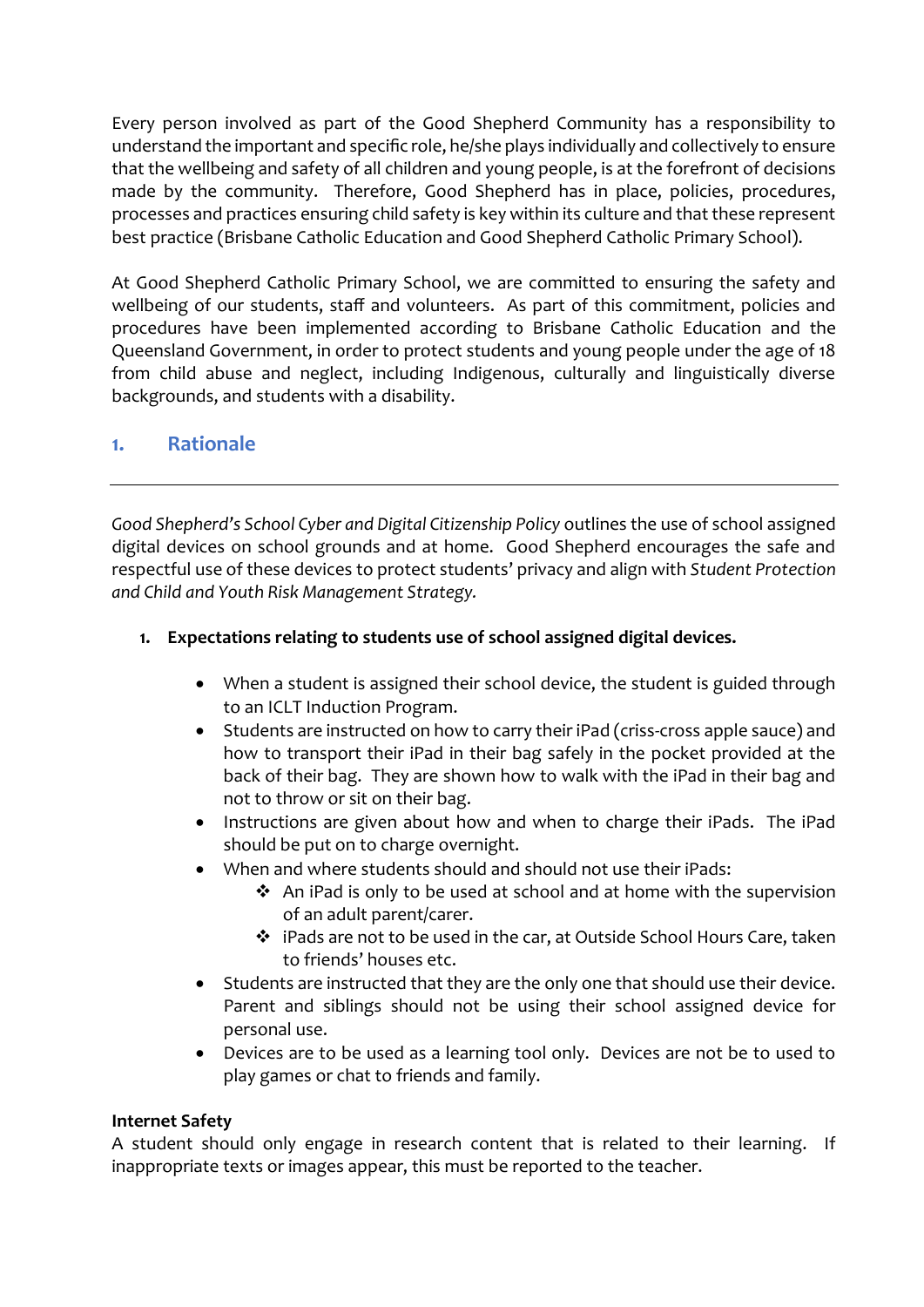#### **Privacy and Security**

Students should not engage in online communication with a person that they do not know. Creating accounts and sharing of personal details is not permitted. **Stranger danger** – students would not talk to strangers on the street, so the same awareness should be used when accessing the internet. Not everyone is who they portray themselves to be in person.

#### **Relationships and Communication**

- Students use a Code of Conduct when communicating via the internet.
- Students to refrain from personal attacks and do not spam others.
- Students need to remember that posts and comments may become public.

#### **Cyberbullying and Digital Drama**

As part of Good Shepherd school community, bullying of any type is not tolerated. This will be attended to as per Good Shepherd's Anti-Bullying Policy.

#### **Digital Footprint and Reputation**

Students are made aware of the fact that anything that is posted online, can remain forever, and that all information placed by the student on the internet, leaves a digital footprint. Respecting others privacy online when tagging, posting, or copying personal information, is clearly explained to all students (in particular Upper Primary).

#### **2. Non-Compliance With This Policy**

Students who are not following the expectations outlined in this policy, will be asked to hand over their device. The student will need to meet with members of the Leadership Team to negotiate a plan to relearn the expectations breached and need for a reintroduction of the device into their learning. If the breach is significant, parents, guardians or carers of the student will need to meet with the teacher and a member of the Leadership Team to resolve the issue, to ensure the safety of all students affected by the actions.

#### **Related School Policies and Additional Resources**

- ➢ **Anti-Bullying Policy**
- ➢ **Child and Youth Risk Child Management Strategy**
- ➢ **Code of Conduct**
- ➢ **ICLT Acceptable Use Policy**
- ➢ **Managing Complaints and Grievances Policy**
- ➢ **Privacy Act Policy**
- ➢ **Social Media Policy for Students**
- ➢ **School Student Behaviour Support Plan**
- ➢ **Student, Parent and Guardian Complaints Management**
- ➢ **Student Protection and Professional Standards**
- ➢ **Criminal Act Code**
- ➢ **Mobile Phone and Smart Watch Policy**